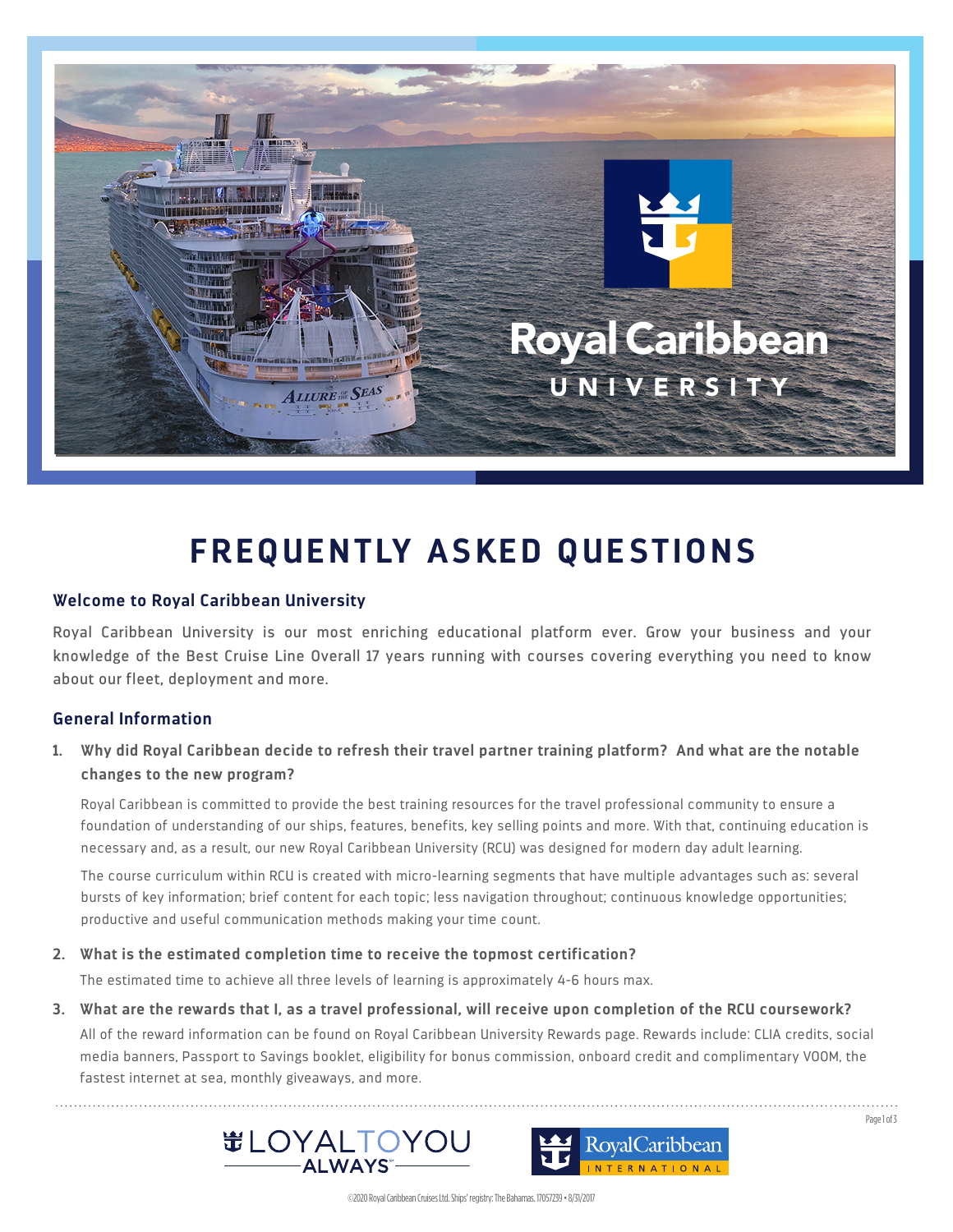#### **4. I just completed the Master level courses. How soon can I receive my rewards?**

RCU Rewards must be requested 3 weeks prior to sailing to allow for internal processing.

# **Log In Information**

#### **1. As a travel professional, how do I log into Royal Caribbean University?**

RCU can be accessed through Cruisingpower.com ~ Training & Benefits ~ Training & Certification ~ Royal Caribbean — Click on the Royal Caribbean University link and you will be automatically directed to the Royal Caribbean University home page.

#### **2. Does RCU require a new login and password?**

No. The access to RCU is obtained when logging into CruisingPower.com with your current user name and password. If you are a new travel professional, you will be granted access when registering for your Cruisingpower.com log in.

# **Royal Caribbean University Curriculum**

**1. What are the learning levels and degrees of RCU?**

There are two (2) levels of education:

- Bachelor's Degree Core curriculum courses (after completing the Bachelor's program, you will receive the degree "Bachelors of Adventure."
- Master's Degree Continued and advanced curriculum (after completing the Master's program you will receive the degree "Masters of Adventure."

#### **2. How is the RCU curriculum structured?**

All RCU students are required to take the campus tour introductory courses first. These course overviews will provide you with a glimpse of the University Bachelor's and Master's curriculum and, once completed, will open access to the Bachelor's and Master's program.

# **3. Will my University of WOW - Expert/Expert Plus accreditation transfer to the new educational platform status equivalent?**

RCU launched in July 2017; therefore, all travel professionals who have participated in the past, regardless of former UofWOW modules completed or levels attained, will still need to refresh their Royal Caribbean knowledge through the new courses in the Bachelor's and Master's Programs.

#### **Transferring University Credits or Degree To Another Agency**

#### **1. How does a travel professional transfer their current credits or degree if they move to another agency?**

To transfer your RCU credits or degree to a new agency, click on the Transfer Credits link located on your Profile page. Simply follow the prompts which will take you through the process of transferring information to the new agency. Please note your first and last name must be identical in both your old and new Cruisingpower.com accounts or you will receive an error message. If you experience difficulty, please contact RCU@rccl.com and provide your first and last name with new agency information and the transfer will be completed.

# **Re-Certification**

#### **1. Will there be on-going RCU courses available?**

Yes. Throughout the year, as new courses are added, as well as enhancements to the core curriculum, you will be required to take these courses in order to receive your Bachelor or Master in Adventure rewards.